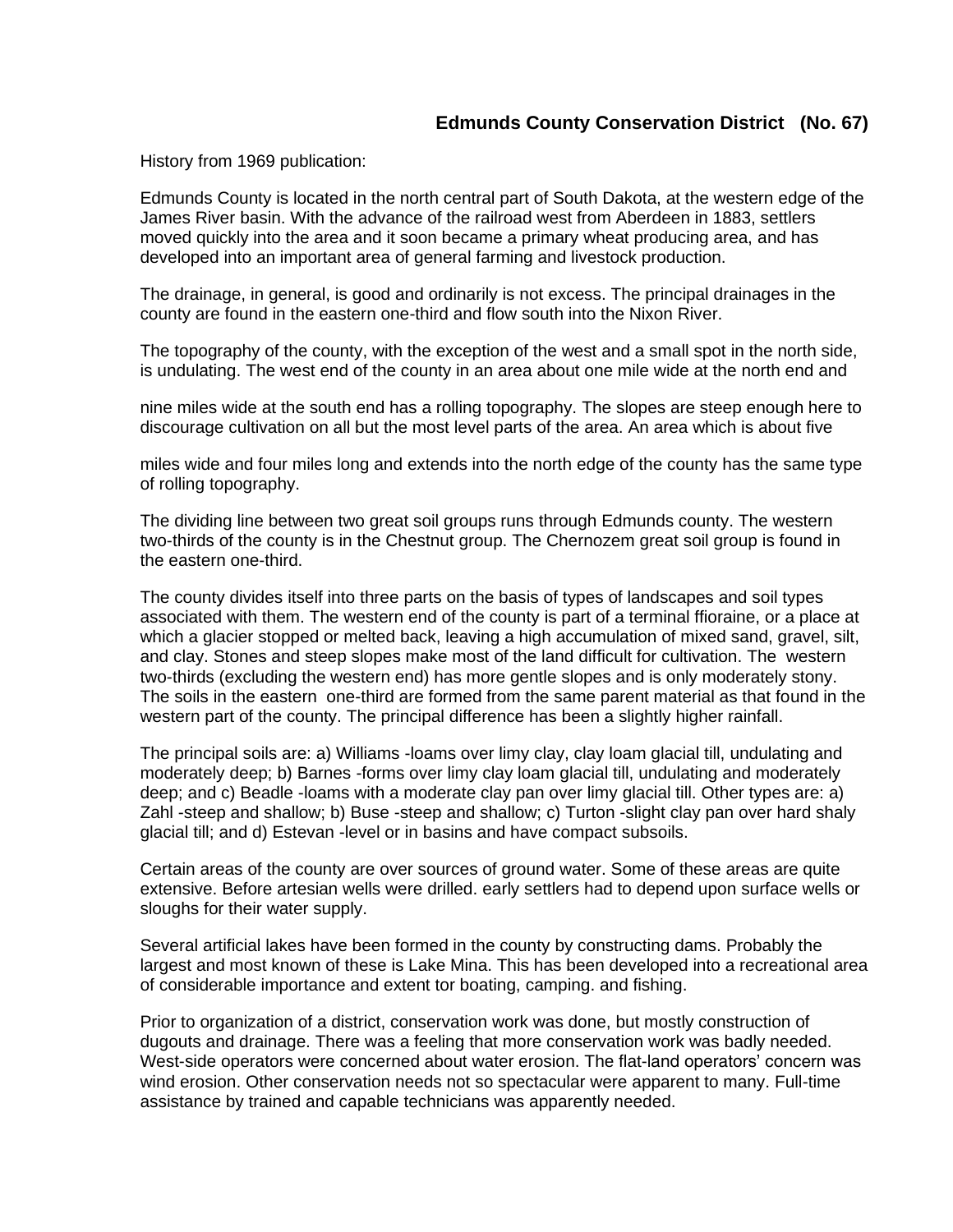Early in 1954 there was an educational meeting conducted by the ACP at Bowdle. Art Loeck. office manager for ACP. Matt Bachman, Bowdle, and Wilbert Blumhardt, Bowdle. discussed circulating a petition to organize a soil conservation district to obtain SCS technical assistance. Others elsewhere in the county, particularly Arnold Peterson and Harris Swanson of Ipswich territory, had been having similar thoughts and promoting the idea of organizing a conservation district.

Local ACP officials evidently encouraged such organization. County agent Brestegard continued to spread the doctrine of soil conservation being needed. People observed what was being done in other counties where organized conservation districts were at work. Desire to have their own conservation district was born; formalities of organizing a conservation district were started.

Petitions for formation of a conservation district were circulated for signatures and filed November 28, 1955. The hearing was held on December 3 and the referendum on March 14, 1956, with a vote of 575 for and 213 against.

Wilbert Blumhardt, Bowdle, and Arnold Peterson, Ipswich, were appointed by the state to complete the organization procedure. Three additional supervisors were elected on May 10th: Melvin Borkirchert, Roscoe; Mervin Goehring, Roscoe; and Stanley Lester, Loyalton.

These men met on May 12, 1955, and elected officers, prepared and signed the necessary agreements with cooperating agencies.

The supervisors then stated the problems confronting the conservation district as: gullies on crop and pasture lands; sheet erosion on cropland; wind erosion on cropland; soils have lost a part of their original organic matter content, which has resulted in the breakdown of soil structure. This reduced the water absorption and holding capacity of the soil; declining soil fertility; ranges and pastures of reduced carrying capacity.

They suggested the following practices to help solve these problems:

- Establish grassed waterways on cropland and some pasture land;
- Develop water spreading systems wherever practicable;
- Build water diversions where needed;
- Use terracing and contouring where conditions warrant;
- Use stubble mulch and return crop residues to maintain organic matter content and furnish a protective cover;
- Rotate crops with grass and legumes;
- Properly distribute water and salt for even grazing;
- Use supplemental pastures;
- Plant trees for farmstead and field protection.

Other district activities:

- The district won one first and one second in the Goodyear Tire and Rubber Company  $\bullet$ Award;
- Pioneered the work in pre-emergence spraying for the control of weeds in trees;
- Sponsored awards for winners of conservation contests;
- Purchased and operated a grass seeder and tree sprayer;
- Publish the annual report and monthly newsletter.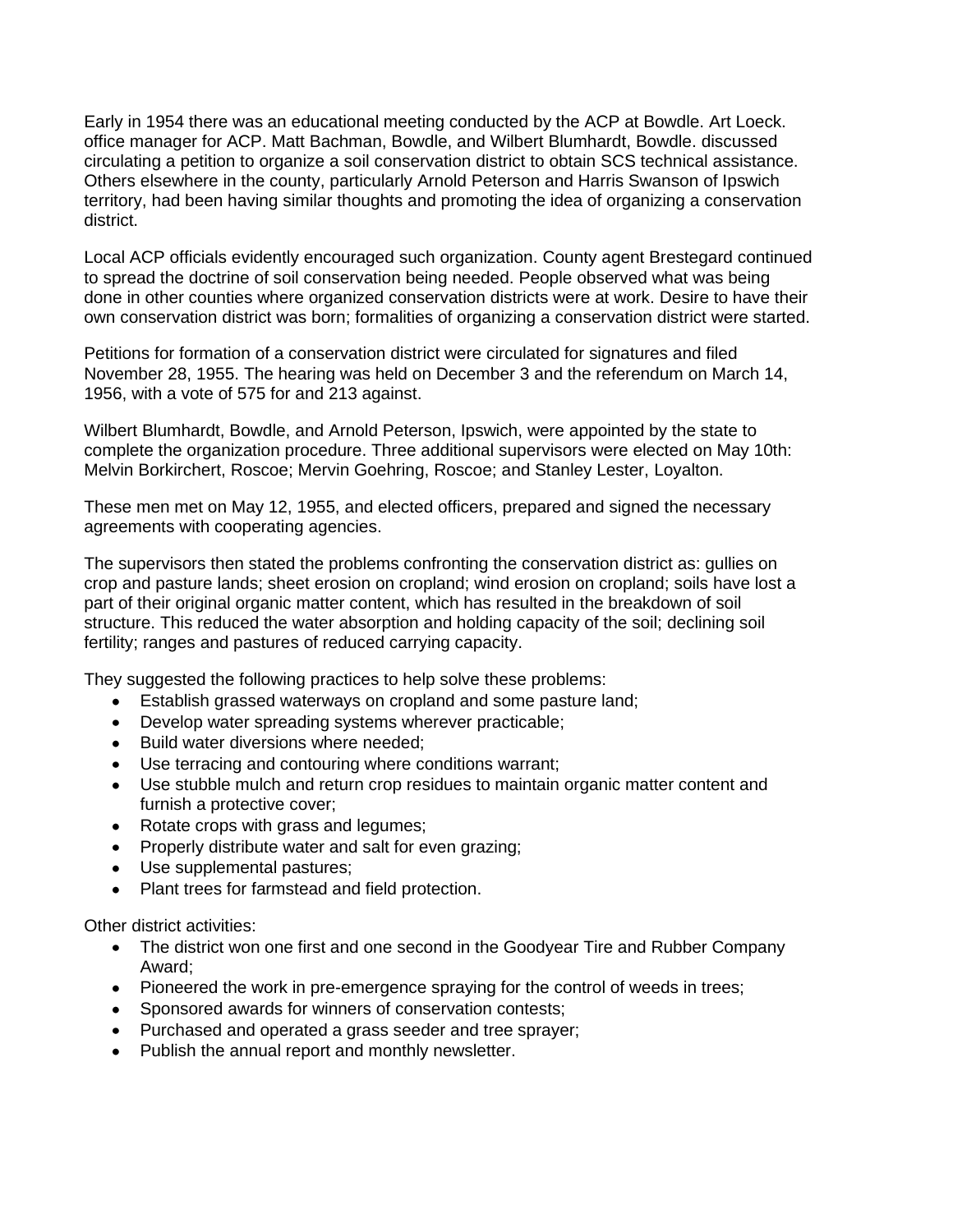SCS personnel who have assisted the district are: Edwin G. Artz; Lyle Ranney. Gary Coplan; Adrian Parmeter; and Glenwood F. Hill.

Among those who have served as supervisors are: Mervin Goehring, Hosmer; Jake Baer, Roscoe; Robert Wendt, Wetonka; and Herbert Brandner, Ipswich. county agent, secretary.

The 1969 supervisors were: Wilbert Blumhardt, Bowdle, chairman; Jake Baer, Loyalton, vice chairman; Irene Buechler, Ipswich, treasurer; Duane Halsing, Cresbard, supervisor; Helmer Leno, Bowdle. supervisor; Vernon Walth, Hosmer, supervisor; Jake Volk, Ipswioh, assistant supervisor; Morris Ernst, Roscoe, assistant supervisor; Arvin Shuh, Bowdle, assistant agent; and Herbert Brandner, Ipswich, oounty agent, secretary.

Updated information provided in 2012:

In the early '70's, the Conservation District moved into a new location along Highway 12. Dave Karst of Bowdle was hired as District Manager and remained in that position until 1992. Irene Buechler served as secretary for the Conservation District for many years. When she was hired in 1960, her starting wage was \$1.00 per hour. Land owners were encouraged to participate in the local Conservation District conservation voluntary programs with an emphasis to stop wind erosion. Producers were encouraged to seek technical assistance in developing and applying conservation plans that fit individual land needs from the SCS and cost-sharing assistance from the ASCS office.

The Conservation District was named South Dakota Grand Award winner in 1972 in the annual Goodyear Conservation awards program. This entitled the board chairman Duane Holsing and Outstanding Cooperator Stanley Lester to an all expense paid trip to a conservation workshop in Florida sponsored by Goodyear.

In 1976, Merle Kost was named District Conservationist for the SCS and remained in that position until 1980. Max Marquette also transferred to Edmunds County as the new Soil Conservation Technician.

For several years, the Conservation District newsletter placed first or second in the newsletter contest sponsored by the National Association of Conservation Districts. Supervisors in the 70's were: Duane Holsing, Jake Baer, John Beyers, Dwayne Leboldus, Arnold Petersen, Darwin Ulmer, Dwayn Blomster, Wilbert Blumhardt, Helmer Leno, Frank Carlson, and Gideon Schuh.

In 1978, the Edmunds County soils book was published and meetings were held to distribute the book and explain the use and value of the soil information contained in the book. These books were useful for many years to come. The information then became available through the internet in 2005 and the books were no longer needed as they had been in the past. On November 1, 1979, the Conservation District, the SCS, the ASCS, and the FmHA offices collocated into a new building at our current location on Main Street in Ipswich.

Some of the major practices utilized in the 70's were strip cropping, pasture and hayland plantings, tree planting, farm ponds, proper grazing use, crop residue management, grass waterways, pipelines, ag-waste management systems and range seedings.

Wayne VanderVorste began the position of District Conservationist for SCS in 1980, replacing Merle Kost. A new tree planter was purchased which is still in use today. Conservation tillage and strip cropping were promoted to prevent soil loss from wind erosion. The Mina Lake Restoration project began and Dave Karst, District Manager, was designated project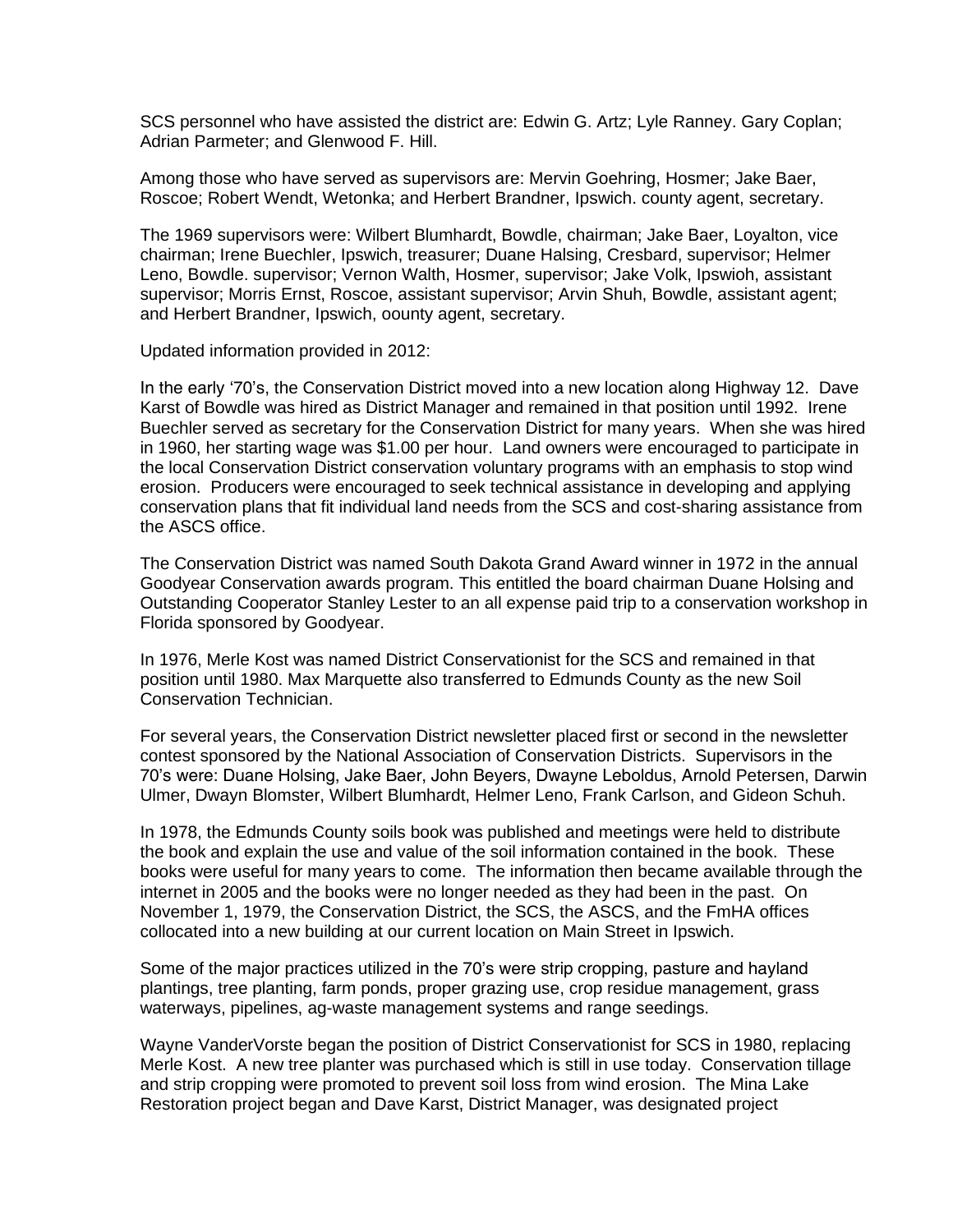coordinator. Major problems concerning the lake were high nutrient levels and organic waste in the water. Objectives of the project were to get an overall view of pollution sources within the watershed, identify possible solutions to improving water quality, and how to apply them.

No-till farming started in Edmunds County in 1982. A workshop was held in Ipswich with over 300 attending. Two no-till drills were purchased by the Conservation District in cooperation with two local producers and were available for rent through the Conservation District office. In 1984 the South Dakota No-Till Association was started with Wilbert Blumhardt, a Conservation District supervisor, Dave Karst, District Manager and SCS personnel doing the background work. The first state wide SD No-till Association meeting was held November 8th in Ipswich with about 40 members. The first directors from Edmunds County were; Fred Harner, Glenn Blumhardt, Rick Heintzman, Bruce Gauer, Dean Hodson, and Pat Dewald.

In 1984, Kevin Kehrwald was named District Conservationist for the SCS replacing Wayne VanderVorste for SCS. Supervisors in the 80's were: Duane Holsing, Dwayne Leboldus, Rick Heintzman, Arnold Petersen, Tom Weigel, Arnold Wiederrich, Dwayn Blomster, Jerald Braun, Wilbert Blumhardt, and Bob Drake.

The Conservation District's nominee, John Rist, Bowdle Ag instructor, was selected a first place winner of the Teacher of the Year in the Northern Plains Region in 1988 & 1989. In 1988 Kevin Kehrwald was named Outstanding District Conservationist and Karen Gauer, Edmunds County Conservation District Administrative Secretary from 1983 to 1992, was named the Outstanding Conservation District Employee, both state wide awards. The Conservation District also received the Environmental Conservation Education Award. Edmunds County took applications for 16,123 acres of CRP which was the largest amount in an eleven county area.

A technical team began identifying all the wetlands in the county in 1989. As part of the new USDA Farm Bill, all land operators had to be notified of all wetlands on cropland they owned or operated.

In the '90's, the Mina Lake Water Quality Project was well under way. Coordinators for the project were Don Heier and when he resigned, Bob Braun. Spillway and dam repair work was completed, two ag-waste systems were completed and rip-rapping was used to stabilize many areas of the shoreline. The Conservation District had a new tree shed constructed and a much needed larger cooler installed. In 1992 the Conservation District purchased a fabric weed barrier machine and began applying fabric to newly planted trees.

Gary Bachman of Bowdle was named State and Regional Conservation Northern Plains Secondary Teacher of the year and was also named in the top five to compete for the national title in 1993. Elaine Kub, Ipswich sixth grader won the state Arbor Day Essay Contest in 1995

Supervisors in the '90's were: Rick Heintzman, Anita Weisser, Arnold Weiderrich, Jerald Braun, Wilbert Blumhardt (an original member of the board who retired in 1996), Wade Eisenbeisz, Bob Drake, and Tina Feyereisen.

The Upper Snake Creek Water Quality Project began in 2005, focusing on improving water quality through implementation of best management practices. The project encompassed five counties within the watershed and was completed in August of 2010.

In 2006, the Conservation District celebrated their 50<sup>th</sup> Anniversary with an Open House held at the tree shed. A banquet honoring past supervisors, advisors, Conservation District and NRCS